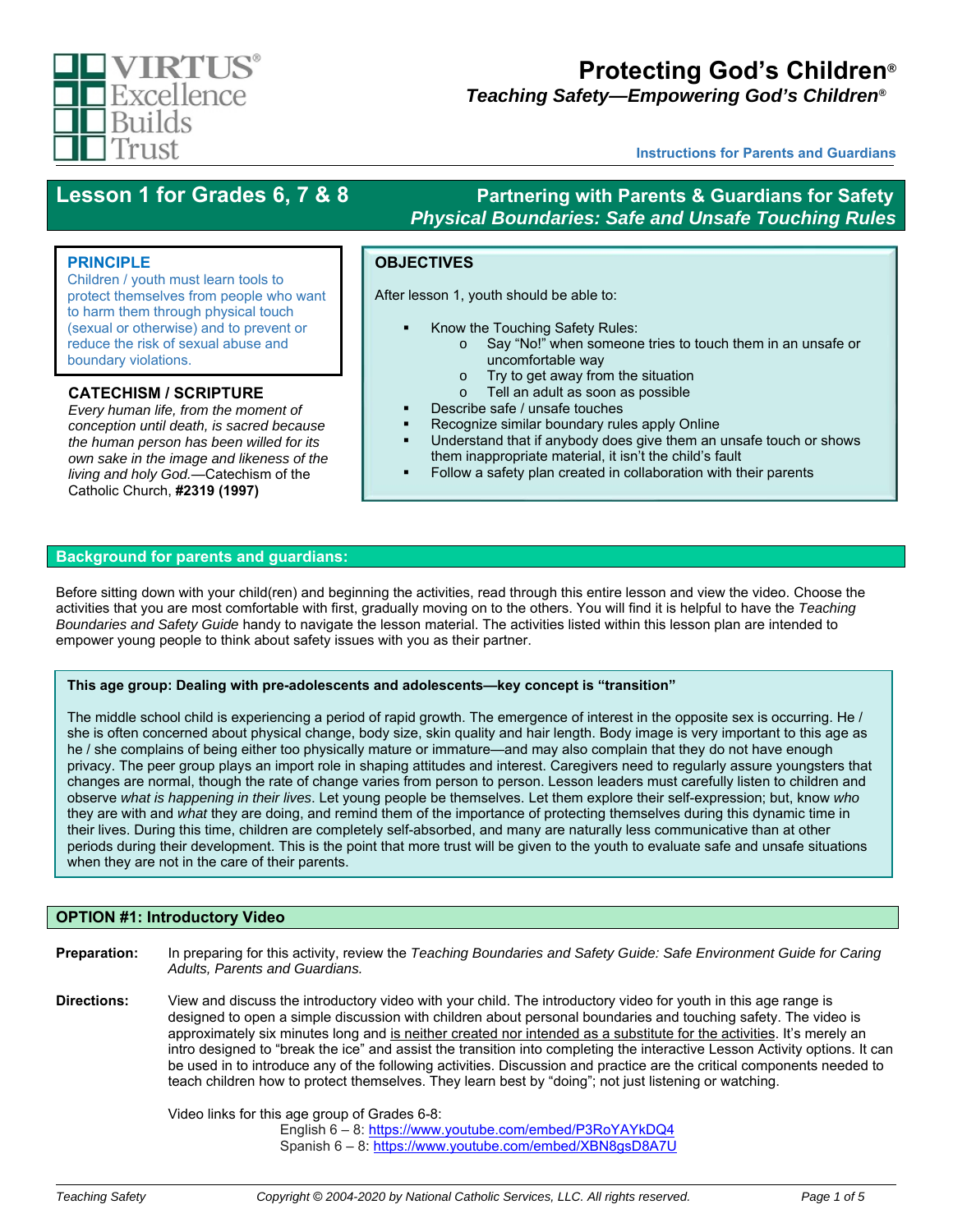#### **OPTION #2: Safety Terminology**

- **Preparation:** In preparing for this activity, review the *Teaching Boundaries and Safety Guide: Safe Environment Guide for Caring Adults, Parents and Guardians.*
- **Directions:** Review and Discuss key vocabulary words with your child. Alternatively, Lesson Leaders may utilize this vocabulary framework to have a better baseline of understanding to simply begin a conversation about boundaries, or to assist you in leading the other activities.
- **Safety rules**—Any time an adult (or other youth) makes a child feel uncomfortable or unsafe, there are simple safety rules so the youth know what to do: the child should say words that mean "No!," try to get away from the person, and tell a safe adult as soon as possible.
- **Private body parts**—those body parts covered by a bathing suit.
- **Saying "No"**—to say "no" means to refuse, deny, reject or express disapproval of. This word is used to express a boundary and communicate that you do not want something to happen or continue. [Let children know it's OK to say "No" to an adult if they make you feel scared or uncomfortable, or if they touch your private body parts.]
- **Rules**—a prescribed guide for conduct or action. We follow the rules to make sure we are safe—just like how we have a seatbelt rule to keep us safe in the car, or the safety rules before we cross the street. [I.e., we teach the child a simple rule for what to do if someone tries to touch him / her in an unsafe way, which is to say "No!", try to get away, and tell an adult as soon as possible.]
- **Uncomfortable**—experiencing discomfort that leaves one feeling uneasy, sometimes causing anxiety or feelings of nausea. [It might be a feeling in the "pit of your stomach" or it could be the hairs standing up on the back of your neck. You may freeze, want to fight or feel like running away from the situation.]
- **Confusing**—is something that is hard to figure out because it doesn't make sense, it is unclear or puzzling. To cause confusion is to cause an inability to think clearly or to be misleading. [An example is a big, messy knot—it can be confusing because it's hard to figure out where each part goes how to straighten it all out.]
- **Boundaries**—the physical and emotional limits that define one person as separate from another or from others. Boundaries promote and preserve physical or emotional personal space in our relationships. Boundaries give each person a clear sense of "self" and a framework for how to function in relation to others. Boundaries bring order to our lives and empower each of us to determine how others will interact with us.
- **Respecting boundaries (and when they're violated)**—we should have respect for ourselves, and respect for others. Respect for ourselves means we understand our dignity and value as a person, and work to create or maintain boundaries to protect ourselves. We feel upset or uncomfortable when someone doesn't honor our own boundaries, and we communicate with the right person if we need help. Respecting another's boundaries means you care about them, and won't do anything that would bring them harm, and that you communicate with the right person to get them help if they are being harmed by someone else. [Give children examples of respecting others, i.e. not calling people mean names, not hitting others, following rules at school or at home, stopping an activity when someone asks, letting an adult know when someone is in pain or hurt, etc.]
- **Safe friends and safe adults**—safe people won't hurt you without a good reason and won't intentionally confuse you. They listen to and consistently respect boundaries, and follow the rules. [Explain that a child may have many safe friends and adults. Give children examples of adult behavior that could hurt them, but may be necessary for the child's safety, i.e. medical exams, vaccinations, throat swabs, removing splinters, stopping a child from running into the road, etc.]
- **Unsafe friends and unsafe adults**—unsafe friends and unsafe adults put a child at risk for emotional, spiritual and physical harm. These are people who place a child in danger for their own purposes without concern for the welfare of the child. They also do not consistently listen to the parents' wishes or the child's boundaries. [Tell children we can know when someone is unsafe if they do not follow the rules or listen to our boundaries.]
- **Safe touches**—touches that have a good purpose, aren't intended to hurt and should be familiar. They're safe and can also be meant to keep you healthy, even if the person isn't known well, as long as the touches are appropriate for the particular relationship, such as when mom kisses your forehead at night, when you high-five your teammate, etc. [Avoid saying safe touches that *feel* good are "safe, loving or show someone loves you" since sometimes touches are safe and necessary, but can also hurt—although they hurt for a good reason to keep children safe, such as stiches, a doctor shot or dental cleanings.]

**Note:** It is important to invite questions and comments from students at this point. Clarifications of some of the language, such as "harmful touches" might be necessary. Lesson Leaders should be ready to answer clearly and honestly.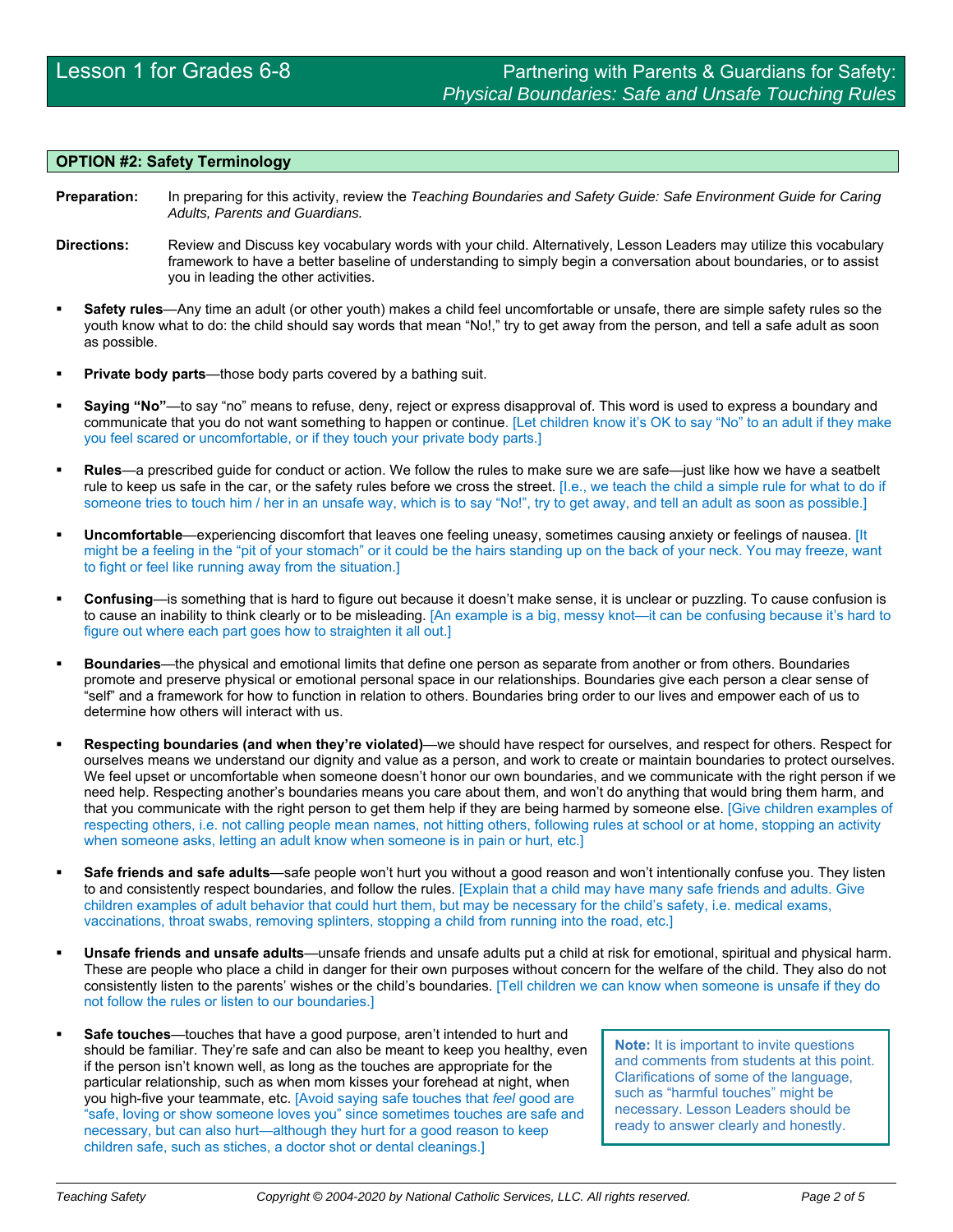- **Unsafe touch—**harmful touches committed by an individual or group that physically, sexually, or psychologically harms a child or young person. This touch is often from people who either cannot or choose not to see the harm in their actions.[Unsafe touches include hitting, punching, tripping, kicking, spitting, touching private parts, etc.]
- **Secret**—something kept hidden, never told or unexplained. Secrets exclude others and have potential to harm, sometimes causing the person involved to feel frightened or uncomfortable. [For example, let children know that there are no secrets when it comes to personal and physical safety. Tell children it's wrong for an adult or another child to ask to keep a secret about safety—especially unsafe touches—because that's a way for people to get hurt. If an individual tries to make a child keep a secret or makes him / her feel frightened, the child must know to communicate this information right away to a parent or caring adult—and be reassured that the child will be protected regardless of threats or seeming consequences of "telling".]
- **Peer Pressure**—the strong influence of a group—especially of young people—on members of that group to behave as everyone else does.

#### **ACTIVITY OPTION #3: Teaching Safety Rules (review and expand the boundary touching rules)**

**Preparation:** In preparing for this activity, review the *Teaching Boundaries and Safety Guide: Safe Environment Guide for Caring Adults, Parents and Guardians.*

#### **Directions: Review the Touching Safety Rules**

- If someone tries to touch your private body parts, or wants you to touch theirs, you should say words that mean "No!"
- **Try to get away as quickly as possible, and**
- Tell a safe adult what happened right away—even if (or *especially*) if the person told you not to tell or told you that you would get in trouble for telling.

Talk with children about harmful situations they might face with adults and other young people. Discuss appropriate ways to respond. For example:

- Adults or older children who allow young people to watch R-rated or X-rated movies. (In the first situation, the mere fact that an adult allows a child to watch an R-Rated movie is not necessarily problematic. However, if the movie or the rating is one the parents have forbidden the child to see and the adult tells the child to keep it a secret, the adult's action become more concerning.)
- Adults or other youth who tell dirty jokes or look at "adult" (naked or sexually explicit) pictures.
- An adult or older youth who does something unsafe and, when the young person says, "Stop," the adult or older child agrees to back off but asks the child not to tell anyone what happened.

**Note:** Discussion allows the young people to work out the issues involved in determining whether the adult's actions are part of the grooming process. It is important that young people begin to recognize the elements of grooming and identify things that are "red flags." As you look at the situations, you will see that none of them are clear-cut examples of grooming. This is an excellent opportunity for young people to begin to confront the challenge of doing the right thing in the face of peer pressure and the child's real need to "fit in" and be part of the group.

Then, discuss the fact that a child has a right to say "No," and to expect the other person to listen and respect the boundary. Discuss difficult situations that could be a part of a grooming process or that encourage the young people to look carefully at challenges that might arise and think through the issues to come to a safe and healthy decision.

- **A** friend confides in you that someone has molested him / her or has done some things that make the friend uncomfortable with the other person.
- You are at a friend's house. The parents are gone, and your friend wants the two of you to get into the liquor cabinet for some "refreshments."

Stress the importance of the following to the youth: tell an adult you trust to behave safety when something is wrong or when you feel your boundaries have been crossed. If you aren't taken seriously, tell another caring adult, and keep telling until someone pays attention to you.

#### **OPTION #4: Internet Safety Worksheet—Is it true or false?**

**Directions:** Hand out the worksheet and instruct the children to read each statement and select whether the statement is "True" or "False." They can circle or highlight each answer.

**Note:** The Internet Safety T/F template is included in the downloaded set of materials at the end of this packet.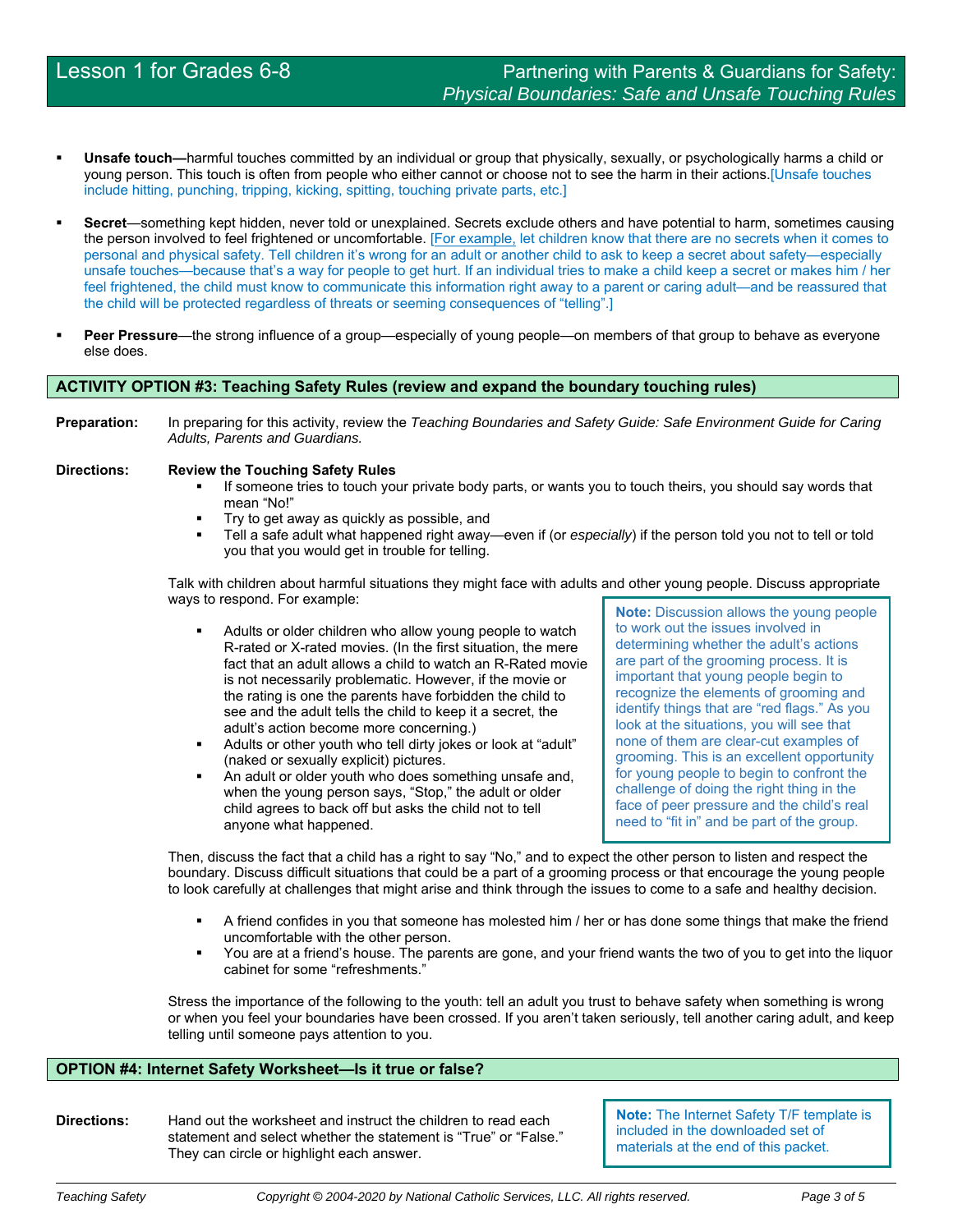After completing the exercise, go through the examples one by one and ask the youth to articulate why they chose the specific answers. Help them to understand the correct answers by looking at the Internet Safety Answer Key below. Explanations are listed for "False" answers on the right of the page.

### **INTERNET SAFETY ANSWER KEY:**

| 1. | If aware that a friend is being cyberbullied or harassed, or has<br>experienced abuse, it is OK to keep the matter private without telling an<br>adult.                        | <b>False</b> | Note: If something bad happens to a friend, it is<br>important to communicate that person to a<br>caring adult. It is NEVER ok to keep silent<br>when another friend is in trouble.                                                        |
|----|--------------------------------------------------------------------------------------------------------------------------------------------------------------------------------|--------------|--------------------------------------------------------------------------------------------------------------------------------------------------------------------------------------------------------------------------------------------|
| 2. | You can always know the exact identity of people with whom you meet<br>on the Internet.                                                                                        | <b>False</b> | Note: It is not possible to know the exact<br>identify of people whom you meet on the<br>Internet.                                                                                                                                         |
| З. | It's OK for an adult or older child to make you promise to keep a secret.                                                                                                      | <b>False</b> | Note: It is not OK for an adult or older child to<br>make you promise to keep a secret.                                                                                                                                                    |
| 4. | If you see inappropriate images on the Internet, it is important to stop<br>looking and tell a caring adult as soon as possible.                                               | True         |                                                                                                                                                                                                                                            |
| 5. | Even if you have great security settings on your accounts, sometimes<br>people can see the material you share because of a lack of security<br>settings on a friend's account. | True         |                                                                                                                                                                                                                                            |
| 6. | The best policy is to refrain from posting personal/identifying information<br>on the Internet.                                                                                | 1rme         |                                                                                                                                                                                                                                            |
| 7. | It's OK to say something online, if you wouldn't say it in person.                                                                                                             | <b>False</b> | Note: If you wouldn't say or do the action in<br>person, don't say it online.                                                                                                                                                              |
| 8. | Once material is shared on the Internet, the information can be easily<br>deleted and removed.                                                                                 | <b>False</b> | Note: Even if you can no longer see the<br>information that was posted on the Internet, it<br>doesn't mean it's been completed removed.<br>Once information is shared, it will always be<br>available for someone to find on the Internet. |
| 9. | If unsure of whether an action is inappropriate, I should just keep quiet<br>and not tell until I know for sure.                                                               | <b>False</b> | Note: If an action makes you feel<br>uncomfortable, do not keep silent! Speaking out<br>protects you and others. Even when unsure,<br>communicate your concerns to a caring adult<br>who will protect you.                                 |